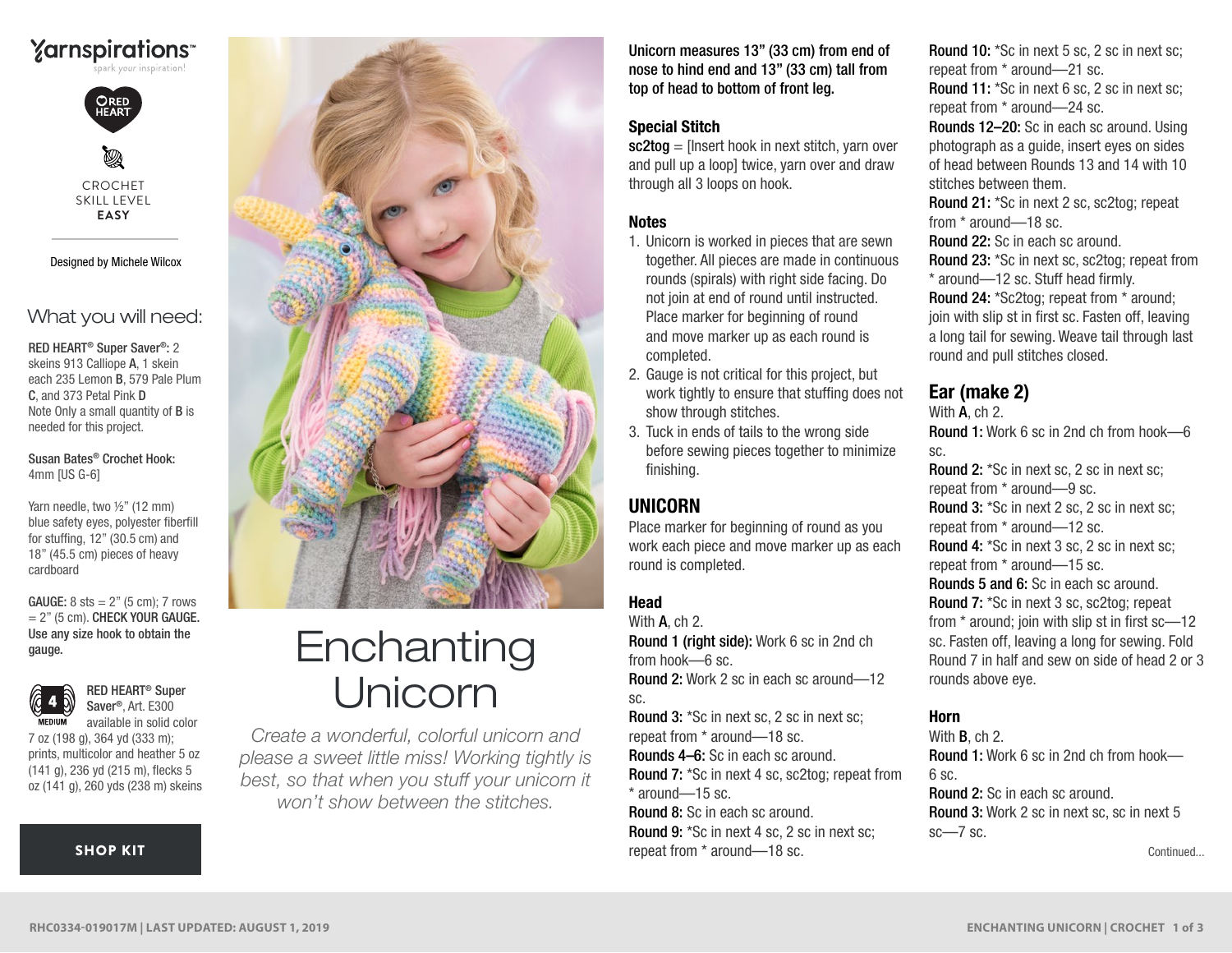

**ORED**<br>HEART

Rounds 4 and 5: Sc in each sc around. Round 6: Work 2 sc in next sc, sc in next 6 sc—8 sc.

Rounds 7 and 8: Sc in each sc around. Round 9: Work 2 sc in next sc, sc in next 7 sc—9 sc.

Round 10: Sc in each sc around.

Round 11: Work 2 sc in next sc, sc in next 8 sc—10 sc.

Round 12: Sc in each sc around; join with slip st in first sc. Fasten off, leaving a long for sewing. Stuff horn firmly and sew in place on top of head centered between eyes.

#### Neck

Beginning at top of neck and with A, ch 2. Round 1: Work 6 sc in 2nd ch from hook— 6 sc. Round 2: Work 2 sc in each sc around— 12 sc. Round 3: \*Sc in next sc, 2 sc in next sc; repeat from \* around—18 sc. Rounds 4–7: Sc in each sc around. Round 8: Work 2 sc in next sc, sc in next 17 sc—19 sc. Round 9: Sc in next 5 sc, 2 sc in next sc, sc in next 13 sc—20 sc. Round 10: Sc in next 10 sc, 2 sc in next sc, sc in next 9 sc—21 sc. Round 11: 2 sc in next sc, sc in next 20 sc—22 sc. Round 12: Sc in next 6 sc, 2 sc in next sc, sc in next 15 sc—23 sc. Round 13: Sc in next 11 sc, 2 sc in next sc, sc in next 11 sc—24 sc. Round 14: Sc in each sc around. Round 15: \*Sc in next 7 sc, 2 sc in next sc; repeat from \* around—27 sc. Round 16: \*Sc in next 8 sc, 2 sc in next sc; repeat from \* around—30 sc.

Round 17: Sc in each sc around; join with slip st in first sc. Fasten off, leaving a long for sewing. Stuff neck. With beginning of neck held flat against back of head, sew pieces together joining in a circle.

### Body

Beginning at top of neck and with A, ch 2. Round 1: Work 6 sc in 2nd ch from hook—  $6$  sc. Round 2: Work 2 sc in each sc around—

12 sc.

Round 3: \*Sc in next sc, 2 sc in next sc; repeat from \* around—18 sc. Round 4: \*Sc in next 2 sc, 2 sc in next sc; repeat from \* around—24 sc. Round 5: \*Sc in next 3 sc, 2 sc in next sc; repeat from \* around—30 sc. Round 6: \*Sc in next 4 sc, 2 sc in next sc; repeat from \* around—36 sc. Round 7: \*Sc in next 5 sc, 2 sc in next sc; repeat from \* around—42 sc. Rounds 8–18: Sc in each sc around. Round 19: \*Sc in next 2 sc, sc2tog; repeat from \* 5 times, sc in next 18 sc—36 sc. Rounds 20–36: Sc in each sc around. Round 37: \*Sc in next 4 sc, sc2tog; repeat from \* around—30 sc. Round 38: \*Sc in next 3 sc, sc2tog; repeat

from \* around—24 sc. Round 39: \*Sc in next 2 sc, sc2tog; repeat from \* around—18 sc. Stuff body.

Round 40: \*Sc in next sc, sc2tog; repeat from \* around—12 sc.

Round 41: \*Sc2tog; repeat from \* around; join with slip st in first sc—6 sc. Fasten off, leaving a long tail for sewing. Finish stuffing. Weave tail through last round and pull stitches closed.

Using photograph as a guide, sew head and neck piece to front top of body.

#### Hind Leg (make 2)

Beginning at bottom of leg and with A, ch 2. Round 1: Work 6 sc in 2nd ch from hook— 6 sc.

Round 2: Work 2 sc in each sc around—  $12$  sc.

Round 3: \*Sc in next sc, 2 sc in next sc; repeat from \* around—18 sc. Round 4: Working in front loops only, slip st in

sc around—18 slip sts.

Round 5: Working in unworked back loops of Round 3, sc in each sc around—18 sc. Round 6: \*Sc in next 4 sc, sc2tog; repeat from

\* around—15 sc. Round 7: Sc in each sc around.

Round 8: \*Sc in next 3 sc, sc2tog; repeat from \* around—12 sc.

Rounds 9–14: Sc in each sc around. Round 15: Sc in next sc, 2 sc in each of next 3 sc, sc in next 2 sc, \*sc2tog; repeat from \* twice—12 sc.

Round 16: Sc in each sc around. Round 17: \*Sc in next 3 sc, 2 sc in next sc; repeat from \* around—15 sc.

Round 18: Sc in each sc around.

Round 19: \*Sc in next 3 sc, sc2tog; repeat from \* around—12 sc.

Round 20: Sc in each sc around. Round 21: \*Sc in next sc, 2 sc in next sc; repeat from \* around—18 sc.

Round 22: \*Sc in next 2 sc, 2 sc in next sc; repeat from \* around—24 sc.

Round 23: \*Sc in next 3 sc, 2 sc in next sc; repeat from \* around—30 sc.

Rounds 24–30: Sc in each sc around. Round 31: \*Sc in next 3 sc, sc2tog; repeat from \* around—24 sc.

Round 32: \*Sc in next 2 sc, sc2tog; repeat from \* around—18 sc. Stuff leg firmly. Round 33: \*Sc in next sc, sc2tog; repeat from \* around; join with slip st in first sc—12 sc. Fasten off, leaving a long tail for sewing.

Finish stuffing. Weave tail through last round and pull stitches closed.

Holding top of leg firmly against back side of body, sew pieces together joining in a circle.

# Front Leg (make 2)

Work Rounds 1–14 same as hind leg. Round 15: Sc in each sc around—12 sc. Round 16: \*Sc in next 3 sc, 2 sc in next sc; repeat from \* around—15 sc. Round 17: Sc in each sc around. Round 18: \*Sc in next 3 sc, sc2tog; repeat from \* around—12 sc. Round 19: Sc in each sc around. Round 20: \*Sc in next 3 sc, 2 sc in next sc; repeat from \* around—15 sc. Round 21: \*Sc in next 4 sc, 2 sc in next sc; repeat from \* around—18 sc. Rounds 22–25: Sc in each sc around. Round 26: \*Sc in next 4 sc, sc2tog; repeat from \* around—15 sc. Round 27: \*Sc in next 3 sc, sc2tog; repeat from \* around—12 sc. Stuff leg firmly. Round 28: \*Sc in next 2 sc, sc2tog; repeat from \* around; join with slip st in first sc—9 sc. Fasten off, leaving a long tail for sewing. Finish stuffing. Weave tail through last round and pull stitches closed. Holding top of leg firmly against front side of body, sew pieces together joining in a circle.

# FINISHING

Weave in ends.

#### Tail

Continued... Wrap a strand of C 60 times around a 12" (30.5 cm) piece of cardboard. Thread a 12" (30.5 cm) length of yarn under top of wraps and tie tightly in a knot; leave tails for sewing. Cut wraps at other end. Repeat with a strand of D, wrapping around cardboard 24 times. Place D-colored bundle on top of C-colored bundle and tie together at center knots. With